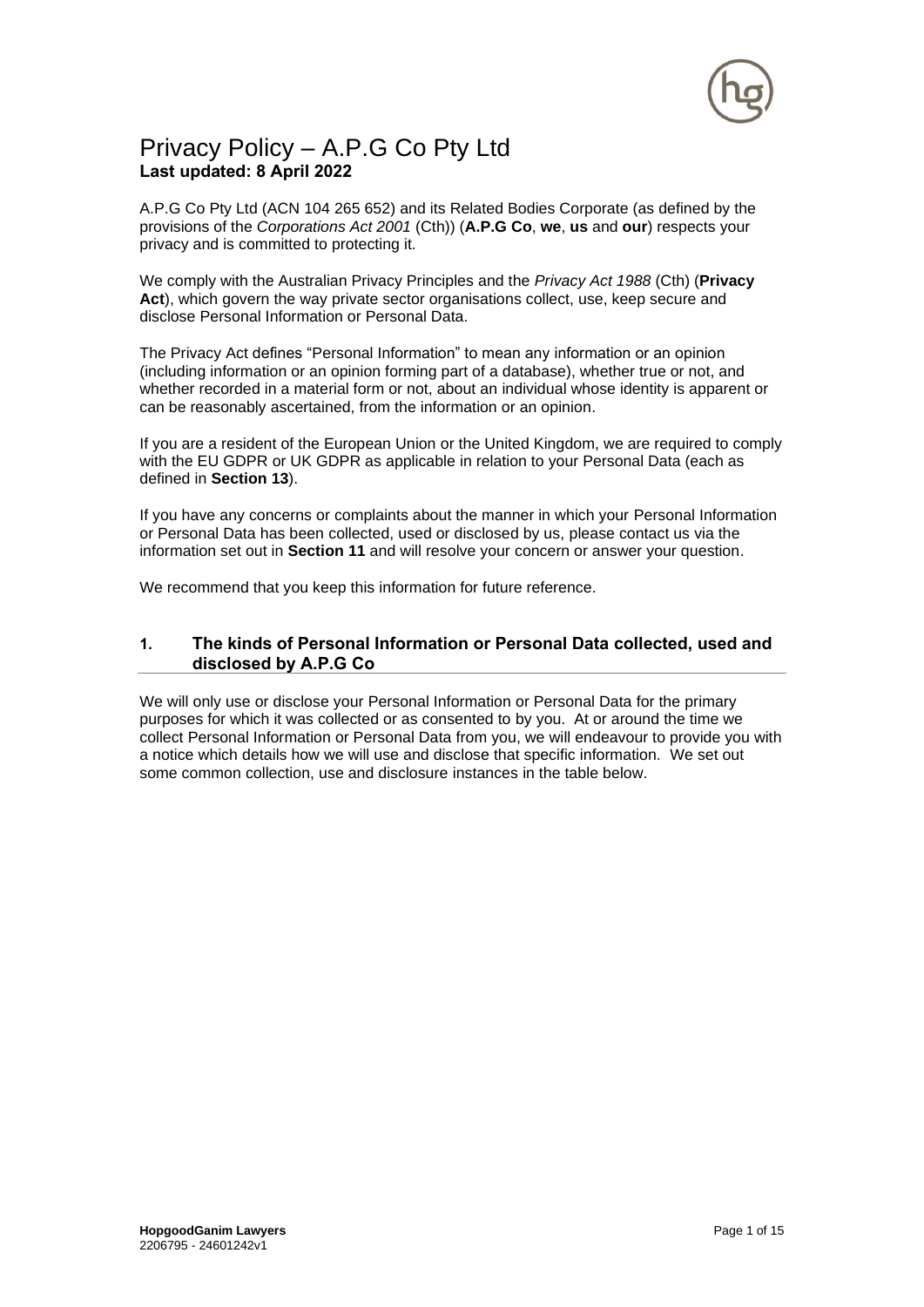| <b>Purpose</b>       | <b>Type of Information</b>                                                                                                                                                                                                                                                                                                                                                                                                                                                                                                                                                                                                                                                                  | <b>Uses</b>                                                                                                                                                                                                                                                                                                                                                                                                                                                                                                                                                                                                                                                                                                                                                                                                                                                                                                                                                                                                                                                                                                                                                                                                                                                                                                                                                    | lo<br><b>Disclosures</b>                                                                                                                                                                                                                                                                                                                                                                                                                                                                                                                              |
|----------------------|---------------------------------------------------------------------------------------------------------------------------------------------------------------------------------------------------------------------------------------------------------------------------------------------------------------------------------------------------------------------------------------------------------------------------------------------------------------------------------------------------------------------------------------------------------------------------------------------------------------------------------------------------------------------------------------------|----------------------------------------------------------------------------------------------------------------------------------------------------------------------------------------------------------------------------------------------------------------------------------------------------------------------------------------------------------------------------------------------------------------------------------------------------------------------------------------------------------------------------------------------------------------------------------------------------------------------------------------------------------------------------------------------------------------------------------------------------------------------------------------------------------------------------------------------------------------------------------------------------------------------------------------------------------------------------------------------------------------------------------------------------------------------------------------------------------------------------------------------------------------------------------------------------------------------------------------------------------------------------------------------------------------------------------------------------------------|-------------------------------------------------------------------------------------------------------------------------------------------------------------------------------------------------------------------------------------------------------------------------------------------------------------------------------------------------------------------------------------------------------------------------------------------------------------------------------------------------------------------------------------------------------|
| General<br>enquiries | <b>Website enquiries:</b> Such as your name, company<br>name, email address, phone number, postcode, any<br>information you provide to us as part of your enquiry<br>message, and the IP address of the computer from<br>which your message was sent. This includes<br>enquiries you may submit using third-party websites.<br>Please note that if you use a third-party website, that<br>site may handle your personal information in<br>accordance with its own privacy policy.<br>Telephone and in-person enquiries or events:<br>$\bullet$<br>Such as your name, company name, email address,<br>phone number, postcode, and any information as<br>provided to us through your enquiry. | The types of uses we will make of Personal Information<br>or Personal Data collected for this type of purpose<br>include:<br><b>Identity verification:</b> if required, the verification of<br>your identity.<br>• Services: the provision of our services to you<br>including:<br>Using your Personal Information or Personal Data<br>in order to assist you to use our products and<br>services.<br>To provide customer service functions, including<br>handling customer enquiries and complaints.<br>General marketing and consumer analytics: using<br>your Personal Information or Personal Data:<br>To aggregate with other information and to then<br>use it for marketing and consumer analytics. This<br>may occur via the use of "cookies" (as detailed in<br>section 2.6) which enable us to personalise your<br>use of our website, and better learn how visitors<br>use our website.<br>To offer you updates on products, events or<br>information that may be of interest to you.<br>For marketing and promotional activities by us<br>(including by direct mail, telemarketing and email)<br>such as our email alerts, product awareness<br>information and newsletters.<br><b>Online accounts or social media: If you participate</b><br>or interact with our accounts on social media<br>platforms (such as Facebook, Instagram, Twitter and | The types of disclosures we will make of Personal<br>Information or Personal Data collected for the type of<br>purposes listed include, without limitation, to:<br>Service providers (including IT service providers and<br>consultants) who assist A.P.G Co in providing our<br>products and services.<br>Related bodies corporate of A.P.G Co (including<br>related entities).<br>Third parties in connection with the sale of any part of<br>A.P.G Co's business or a company owned by an<br>A.P.G Co entity.<br>As required or authorised by law. |

 $\sqrt{2}$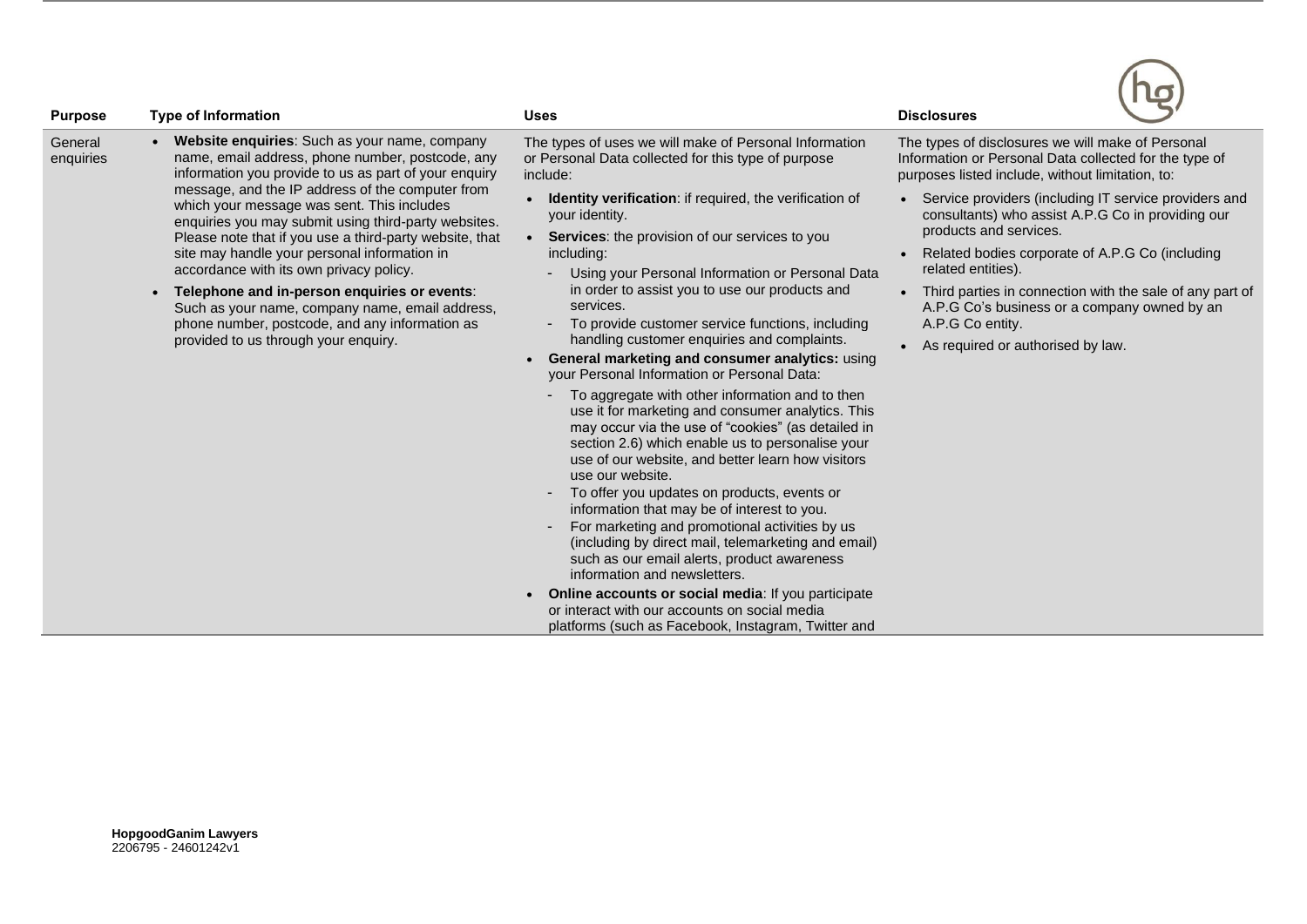|                                                                                                                                                                                                                                           | LinkedIn) and you provide us your Personal<br>Information or Personal Data, we may use it for:                                                                                                                                                                                                                            |                                                                                                                                                                                                                                                          |
|-------------------------------------------------------------------------------------------------------------------------------------------------------------------------------------------------------------------------------------------|---------------------------------------------------------------------------------------------------------------------------------------------------------------------------------------------------------------------------------------------------------------------------------------------------------------------------|----------------------------------------------------------------------------------------------------------------------------------------------------------------------------------------------------------------------------------------------------------|
|                                                                                                                                                                                                                                           | Adding your social media account handle to our<br>marketing database.<br>Customer service related contact with you via<br>social media.<br>Resharing social media posts that we are tagged<br>in.<br>Responding to social media messages from you.<br>Complying with our obligations under social<br>media platform rules |                                                                                                                                                                                                                                                          |
|                                                                                                                                                                                                                                           | • General administrative and security use:                                                                                                                                                                                                                                                                                |                                                                                                                                                                                                                                                          |
|                                                                                                                                                                                                                                           | To protect A.P.G Co's websites from security<br>threats, fraud or other criminal activities.<br>The administration and management of A.P.G Co.<br>The maintenance and development of our<br>products and services, business systems and<br>infrastructure.<br>In connection with the sale of any part of A.P.G            |                                                                                                                                                                                                                                                          |
|                                                                                                                                                                                                                                           | Co's business or a company owned by a A.P.G<br>Co entity.                                                                                                                                                                                                                                                                 |                                                                                                                                                                                                                                                          |
|                                                                                                                                                                                                                                           | For quality assurance purposes.                                                                                                                                                                                                                                                                                           |                                                                                                                                                                                                                                                          |
| • Contact and identifying information:<br>Property<br><b>Buyers</b><br>Such as your full name, company name (if<br>applicable), residential address, postal or billing<br>address (if different), email address, phone<br>numbers.        | For full details relating to uses of Personal Information or<br>Personal Data in relation to the use of credit information,<br>please refer to our Credit Reporting Policy.<br>Services: the provision of our services to you<br>including:                                                                               | For full details relating to disclosures of Personal<br>Information or Personal Data in relation to any credit<br>information, please refer to our Credit Reporting Policy.<br>We may disclose this type of Personal Information or<br>Personal Data to: |
| Alternative Contact (name, address and phone<br>number).<br>Bank account (including bank statements), credit<br>or debit card details.<br>Details of required primary identification<br>information (such as a current Australian drivers | Using your Personal Information or Personal Data<br>in order for you to carry out your property<br>purchase and settlement, including application to<br>FIRB where applicable.<br>Payment processing, including charging, refunds<br>(if applicable) credit card authorisation, verification                              | • Our lawyers and agents who assist us to prepare<br>documents and to complete your property purchase.<br>• FIRB and their nominated service providers<br>connected with the foreign investment application<br>process.                                  |
| licence, Medicare card, passport, birth certificate,<br>etc).<br>Occupation and employment details (including, if<br>applicable, pay slips).                                                                                              | and debt collection.<br>Checks for financial standing and credit-<br>worthiness (as detailed in our Credit Reporting<br>Policy).                                                                                                                                                                                          | • The financial institution at which your deposit is<br>invested.                                                                                                                                                                                        |

0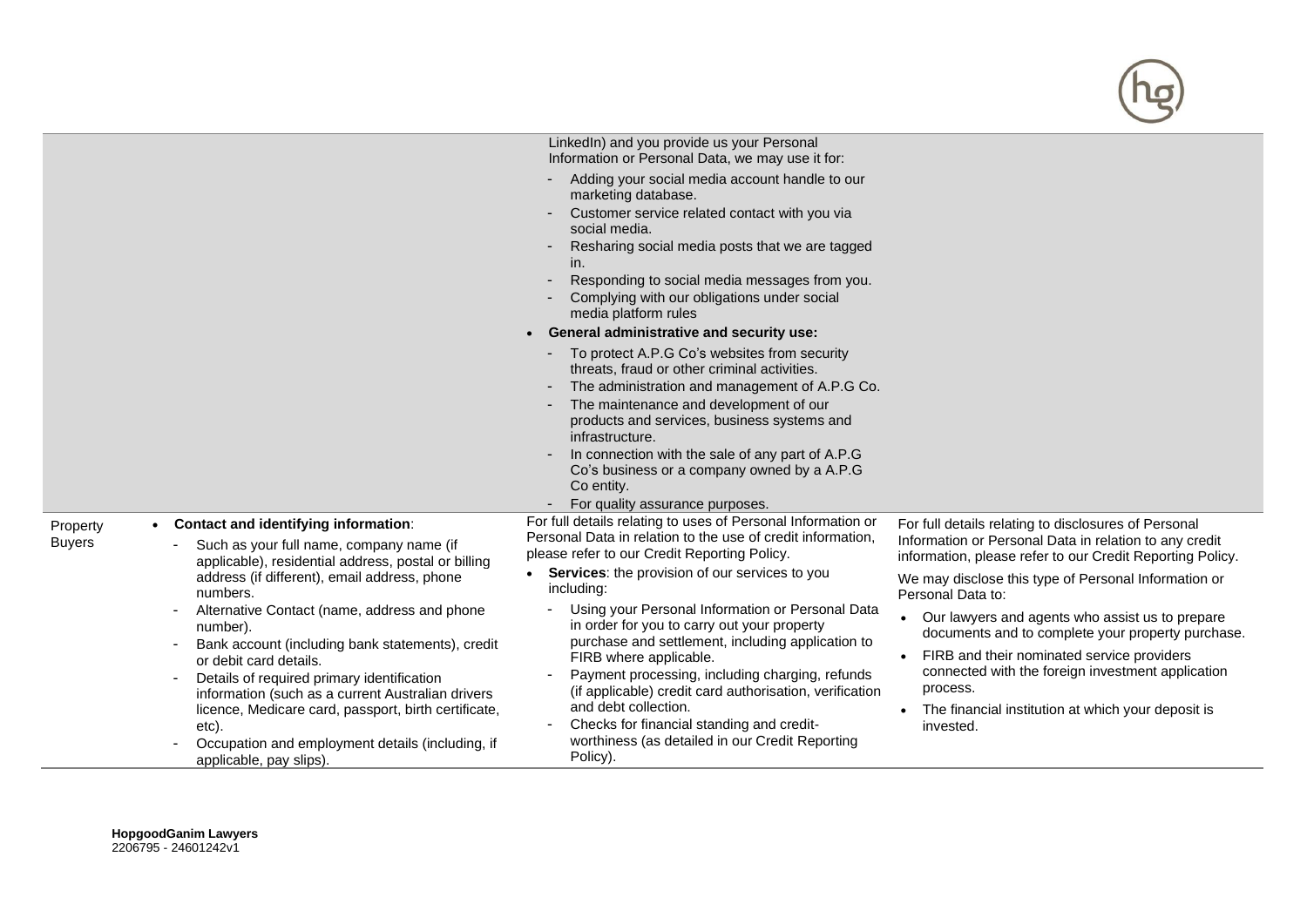

- **Financial circumstances:** If your deposit is to be invested, information such as whether you are a tax resident of Australia or another country, and whether you are a financial institution for the purposes of the Foreign Account Tax Compliance Act and the Common Reporting Standard.
- **Government identifiers:** Such as your Tax File Number.
- **Foreign investment approval:** Such as your submissions to the Foreign Investment Review Board ("FIRB").
- **General marketing and consumer analytics:** using your Personal Information or Personal Data:
	- To aggregate with other information and to then use it for marketing and consumer analytics.
	- To offer you updates on products, events or information that may be of interest to you.
	- For marketing and promotional activities by us (including by direct mail, telemarketing and email) such as our email alerts, product awareness information and newsletters.
	- For the uses detailed above in "*General enquiries*".
- **Online accounts or social media**: If you participate or interact with our accounts on social media platforms (such as Facebook, Twitter and LinkedIn) and you provide us your Personal Information or Personal Data, we will use it for:
	- Adding your social media account handle to our marketing database.
	- Customer service related contact with you via social media.
	- Responding to social media messages from you.
	- Complying with our obligations under social media platform rules
- Third parties connected with depreciation reporting, pre- and post-settlement services and defect rectification.
- Third parties connected with the sales process including ecommerce, payment gateway providers and financial institutions.
- Our contractors, agents and third party providers who undertake billing and credit services on our behalf.
- Third party providers who assist us in providing our products and services to you.
- Third parties, such as external debt recovery agents, court or other entities to which we are required by law to disclose Personal Information or Personal Data.
- Third parties connected with the marketing process who assist us in providing our products and services to you.
- The parties listed in the Disclosure column for "*General enquiries*".

|           |                                                                                                                                                                                                                                                                                                                                                                                                                                                            | <b>General administrative and security use as</b><br>detailed in the Uses column for "General enquiries".                                                                                                                                                                                                                                                                                  |                                                                                                                                                                                                                                                                                                                                                                                                                                                                                                                                   |
|-----------|------------------------------------------------------------------------------------------------------------------------------------------------------------------------------------------------------------------------------------------------------------------------------------------------------------------------------------------------------------------------------------------------------------------------------------------------------------|--------------------------------------------------------------------------------------------------------------------------------------------------------------------------------------------------------------------------------------------------------------------------------------------------------------------------------------------------------------------------------------------|-----------------------------------------------------------------------------------------------------------------------------------------------------------------------------------------------------------------------------------------------------------------------------------------------------------------------------------------------------------------------------------------------------------------------------------------------------------------------------------------------------------------------------------|
| Occupiers | Contact and identifying information:<br>Such as your name, Company name, address,<br>billing address (if different to address), email<br>address, phone numbers, marital status.<br>Alternative Contact (name, address and phone<br>number).<br><b>Emergency Contact.</b><br>Bank account (including bank statements), credit<br>or debit card details.<br>Details of required primary identification<br>information (such as a current Australian drivers | For full details relating to uses of Personal<br>Information or Personal Data in relation to the use of<br>credit information, please refer to our Credit<br>Reporting Policy.<br>Services: the provision of our services to you<br>including:<br>Administering the lease, corresponding payments,<br>and any other purposes, in accordance with any<br>of our duties under any agreement. | For full details relating to disclosures of Personal<br>Information or Personal Data in relation to any credit<br>information, please refer to our Credit Reporting Policy.<br>In summary, we may disclose this type of Personal<br>Information or Personal Data to:<br>Our contractors, agents and third party providers who<br>provide on-site services or undertake billing and<br>credit services on our behalf.<br>• Third party providers, such as telecommunication<br>companies, electric vehicle charging providers, and |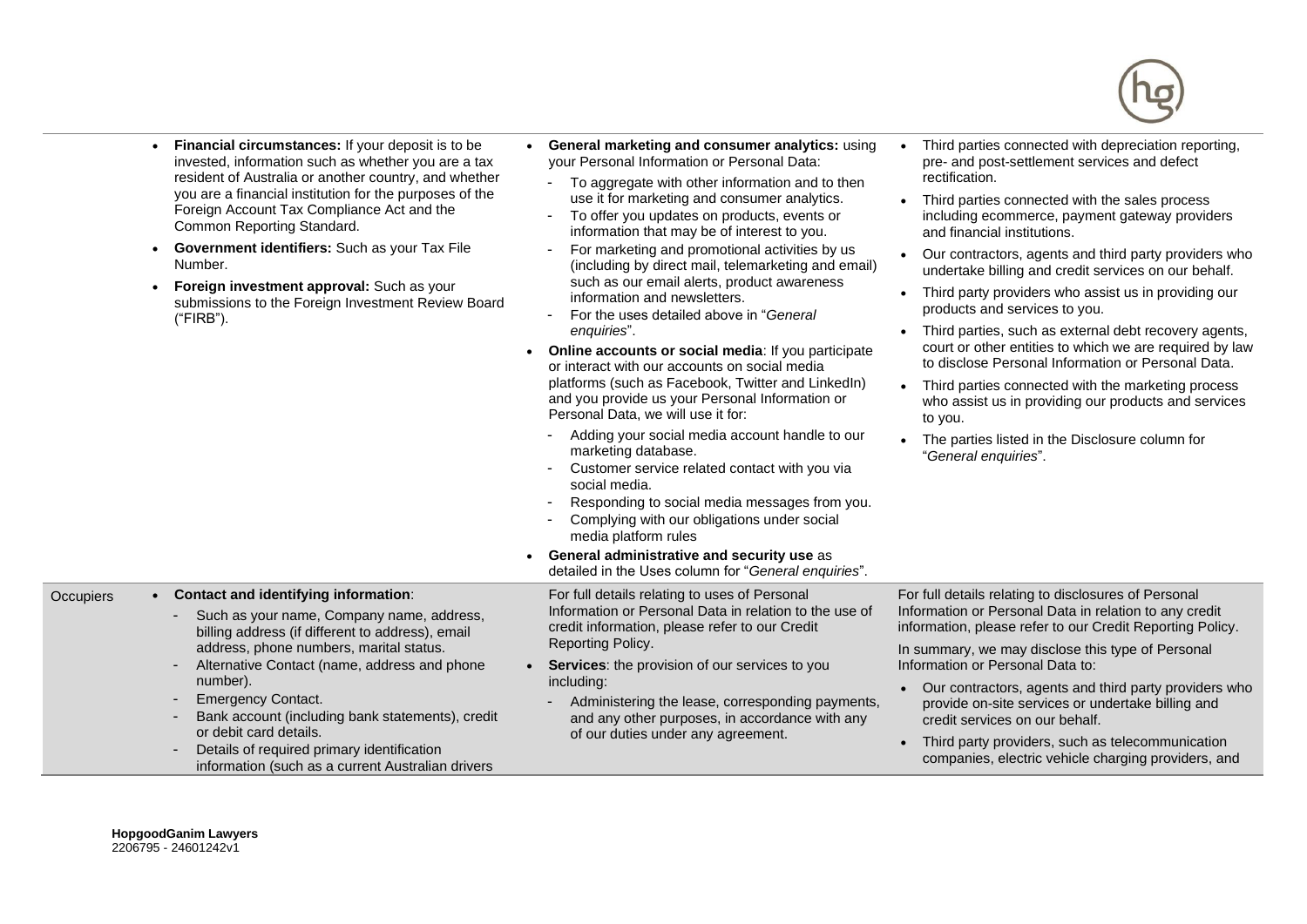

licence, Medicare card, passport, birth certificate, etc).

- Occupation and employment details (including, if applicable, pay slips) such as type of employment and number of hours worked per week.
- **Information collected from your previous lessor or agents of your previous rental properties:** 
	- Their opinion on your suitability as a tenant.
	- Rent receipts and/or copies of your rent payment records.
- **References:** Such as the name, telephone and contact information (as provided to us) for your professional referees.
- **Security information**: Such as CCTV footage and photographs taken on our premises.

- Using your Personal Information or Personal Data in order for you to use the products and services offered.

- Payment processing, including charging, refunds (if applicable) credit card authorisation, verification and debt collection.
- Enabling third parties or suppliers to facilitate the provisions of goods or services to you, including but not limited to internet and telephone, maintenance, and Electronic Vehicle charging, in accordance with any of our duties under any agreement.
- **General marketing and consumer analytics:** using your Personal Information or Personal Data:
	- To aggregate with other information and to then use it for marketing and consumer analytics.
	- To offer you updates on products, events or information that may be of interest to you.
	- For marketing and promotional activities by us (including by direct mail, telemarketing and email) such as our email alerts, product awareness information and newsletters.
	- For the Uses detailed above in "*General enquiries*".
- **Online accounts or social media**: If you participate or interact with our accounts on social media platforms (such as Facebook, Twitter and LinkedIn) and you provide us your Personal Information or Personal Data, we will use it for:
	- Adding your social media account handle to our marketing database.
	- Customer service related contact with you via social media.
	- Responding to social media messages from you.
	- Complying with our obligations under social media platform rules
- **General administrative and security use** as detailed in the Uses column for "*General enquiries*".

relevant tradespeople, who assist us in providing our products and services to you.

- Third parties, such as external debt recovery agents, court or other entities to which we are required by law to disclose Personal Information or Personal Data.
- Third parties connected with the marketing process who assist us in providing our products and services to you.
- The parties listed in the Disclosure column for "*General enquiries*".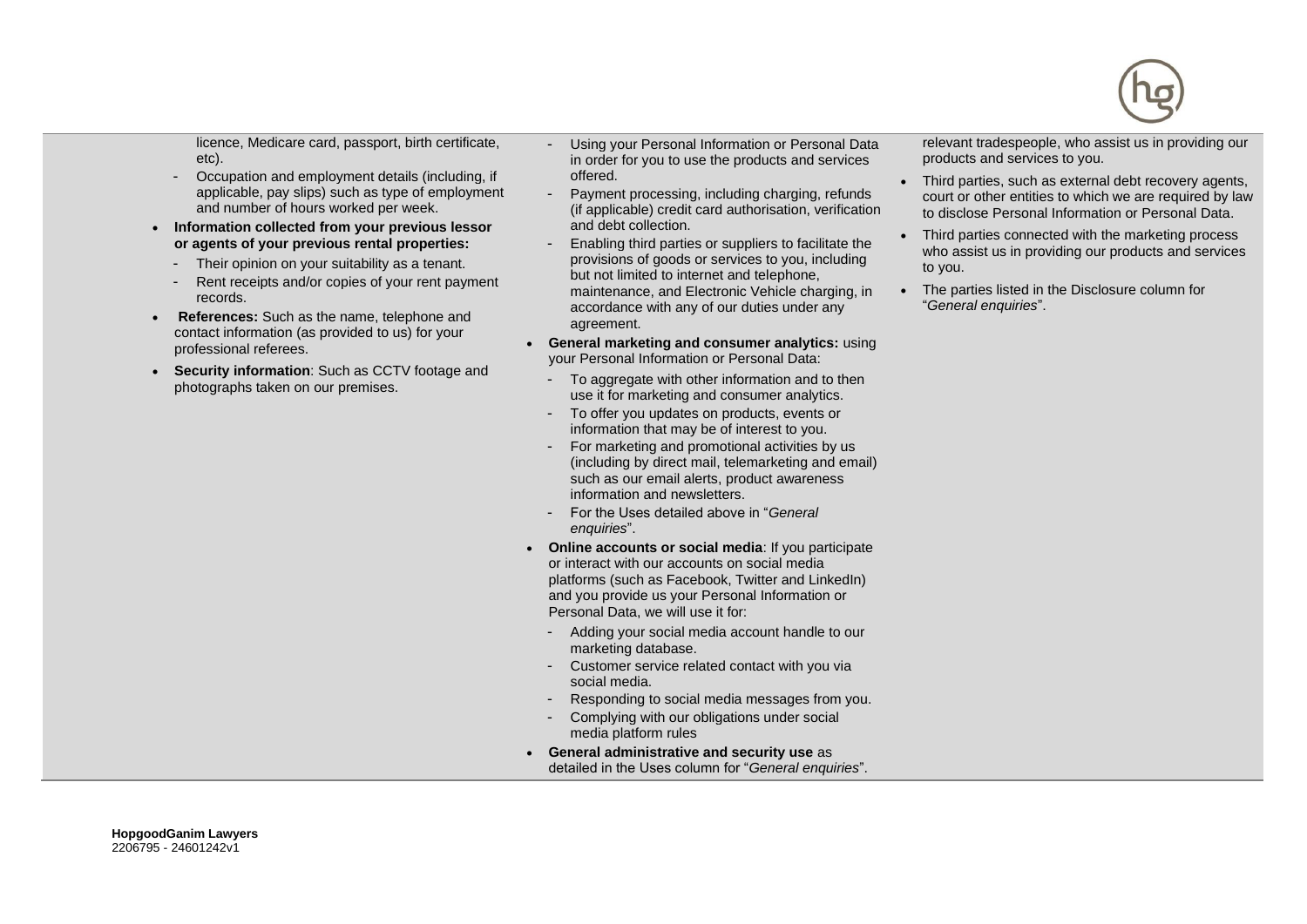

- Human resources
- **Contact information**: Such name, e-mail address, current postal and residential address, phone numbers, country of residence, next of kin contact details.
- **Identifying information**: Details of required primary identification information to the extent provided to us (such as a current Australian driver license, Medicare card, passports, etc.).
- **CV, resume or application related information**: Such as the details provided in your resume or CV, your eligibility to work in Australia, your education, previous employment details, professional memberships or trade qualifications.
- **Tax, superannuation and payroll information**: Such as your Tax File Number and ATO Declaration, Superannuation details and financial institution details.
- **Background check information**: Information obtained from you or third parties to perform background checks.
- **Information collected from your referees**: Such as your referees' opinion about job performance and other information that may be provided when conducting referee checks.
- **Medical or health information** which you voluntarily provide to us as part of pre-employment medicals, random drug and alcohol testing or such other information which may be related to an incident which has occurred during the course of your employment.
- **Performance related information**: Pre-employment testing and other information collected by A.P.G Co's systems in the course of the employee or contractor's engagement with A.P.G Co.
- **Security information**: Such as CCTV footage and photographs taken on our premises.
- **Background checks: Utilising the information** collected for the purpose of assessing candidate suitability for role, including by obtaining:
	- Verification of your identity and age.
	- Criminal history background checks.
	- Publicly available information including Facebook, Twitter, Instagram, and YouTube that may be browsed during your background check.
- Confirmation of eligibility to work in Australia.
- Confirmation of education and qualifications.
- Confirmation of previous employment.
- Consideration regarding medical leave.
- **Administration and performance monitoring use:** Utilising the information collected for the purpose of:
	- Dealings related to the employer/employee relationship or the contractor/principal relationship (as the case may be).
	- Use of such information whether or not the employment or contractor relationship is prospective, current or past.
	- Use of such information to monitor systems, performance and time usage and internet usage.
	- The use of your Personal Information or Personal Data collected in the administration and management of A.P.G Co.
	- In connection with the sale of any part of A.P.G Co's business or a company owned by a A.P.G Co entity.

We may disclose your Personal Information or Personal Data to:

- Relevant superannuation company.
- Government agencies, including but not limited to The Australian Taxation Office, Centrelink and Child Support Agency.
- Relevant Worker's Compensation organisation (e.g. WorkCover etc).
- Third party referees provided by you in connection with an application made to A.P.G Co.
- Service providers (including IT service providers and payroll administration providers), if any.
- Recruitment agents used in connection with your application with us.
- Third parties in connection with the sale of any part of A.P.G Co's business or a company owned by a A.P.G Co entity.
- Third party parties in connection with obtaining any background checks, pre-employment screening.
- Financial institutions for payroll purposes.
- As required or authorised by law.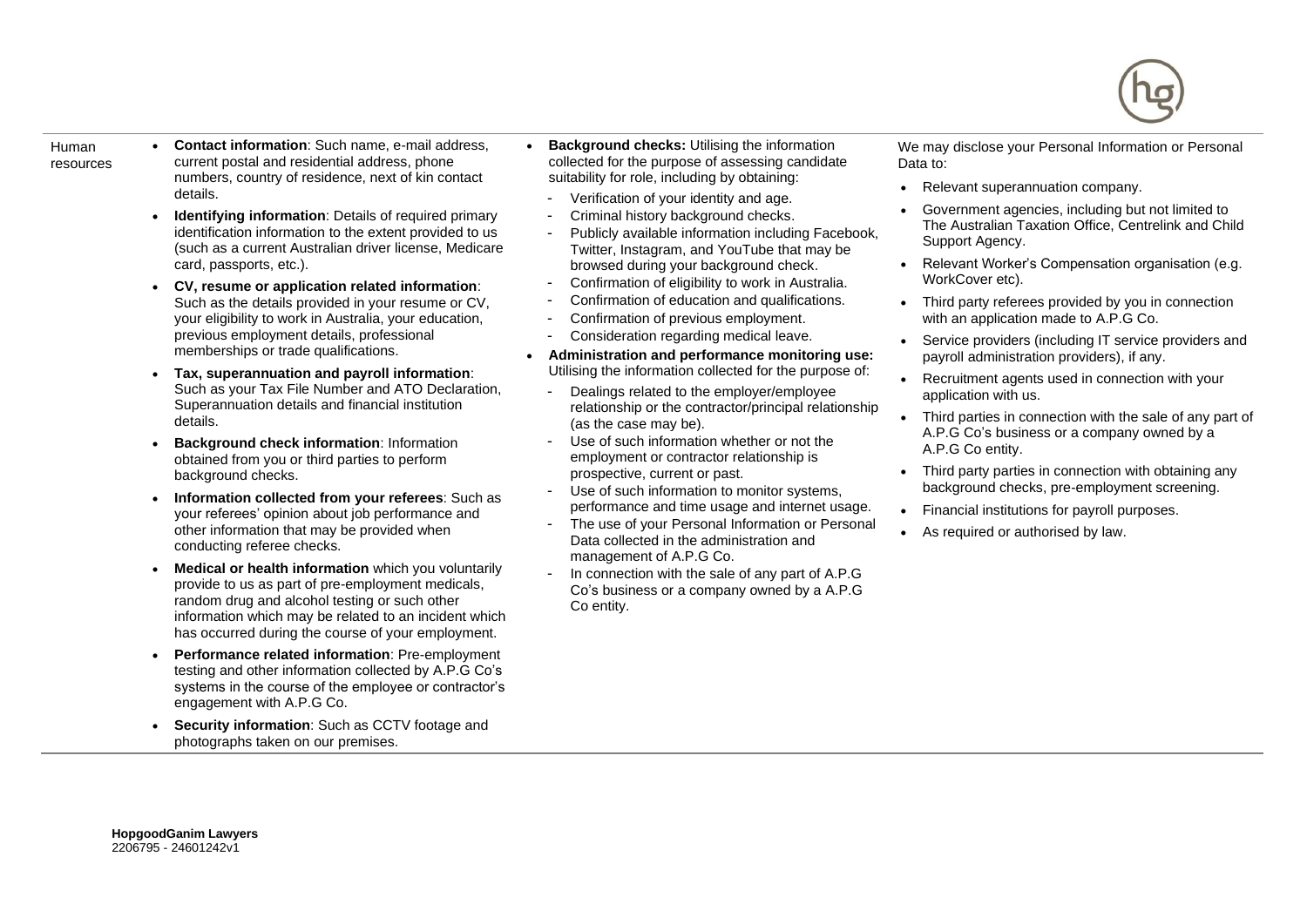

# **2. How A.P.G Co collects and holds Personal Information or Personal Data**

## 2.1 **Collection generally**

As much as possible or unless provided otherwise in this Privacy Policy or a notification, we will collect your Personal Information or Personal Data directly from you. When you engage in certain activities, such as filling out a survey or sending us feedback, we may ask you to provide certain information. It is completely optional for you to engage in these activities.

Depending upon the reason for requiring the information, some of the information we ask you to provide may be identified as mandatory or voluntary. If you do not provide the mandatory information or any other information we require in order for us to provide our products or services to you, we may be unable to provide our products or services to you in an effective manner, or at all.

## 2.2 **Other collection sources**

We may also collect Personal Information or Personal Data from third parties in the specific circumstances described in **Section 1**. We may also collect Personal Information or Personal Data about you from other publicly available sources and third parties, including but not limited to, court judgments, directorship and bankruptcy searches, Australia Post, White Pages directory, and social media platforms (such as Facebook, Twitter, Google, Instagram etc).

## 2.3 **Notification of collection**

If we collect details about you from someone else, we will, whenever reasonably possible, make you aware that we have done this and why, unless special circumstances apply, including as described in this clause [2.3\(a\)](#page-6-0) to [2.3\(c\)](#page-6-1) below. Generally speaking, we will not tell you when we collect Personal Information or Personal Data about you in the following circumstances:

- <span id="page-6-0"></span>(a) where information is collected from any personal referee you have listed on any application form (including any employment application) with A.P.G Co;
- (b) where information is collected from publicly available sources including but not limited to court judgments, directorship and bankruptcy searches, social media platforms (such as Facebook, Twitter, Google, Instagram etc); or
- (c) as otherwise required or authorised by law.

## <span id="page-6-1"></span>2.4 **Unsolicited Personal Information or Personal Data**

In the event we collect Personal Information or Personal Data from you, or a third party, in circumstances where we have not requested or solicited that information (known as unsolicited information), and it is determined by A.P.G Co (in its absolute discretion) that the Personal Information or Personal Data is not required, we will destroy the information or ensure that the information is de-identified.

In the event that the unsolicited Personal Information or Personal Data collected is in relation to potential future employment with A.P.G Co, such as your CV, resume or candidacy related information, and it is determined by A.P.G Co (in its absolute discretion) that it may consider you for potential future employment, A.P.G Co may keep the Personal Information or Personal Data on its human resource records.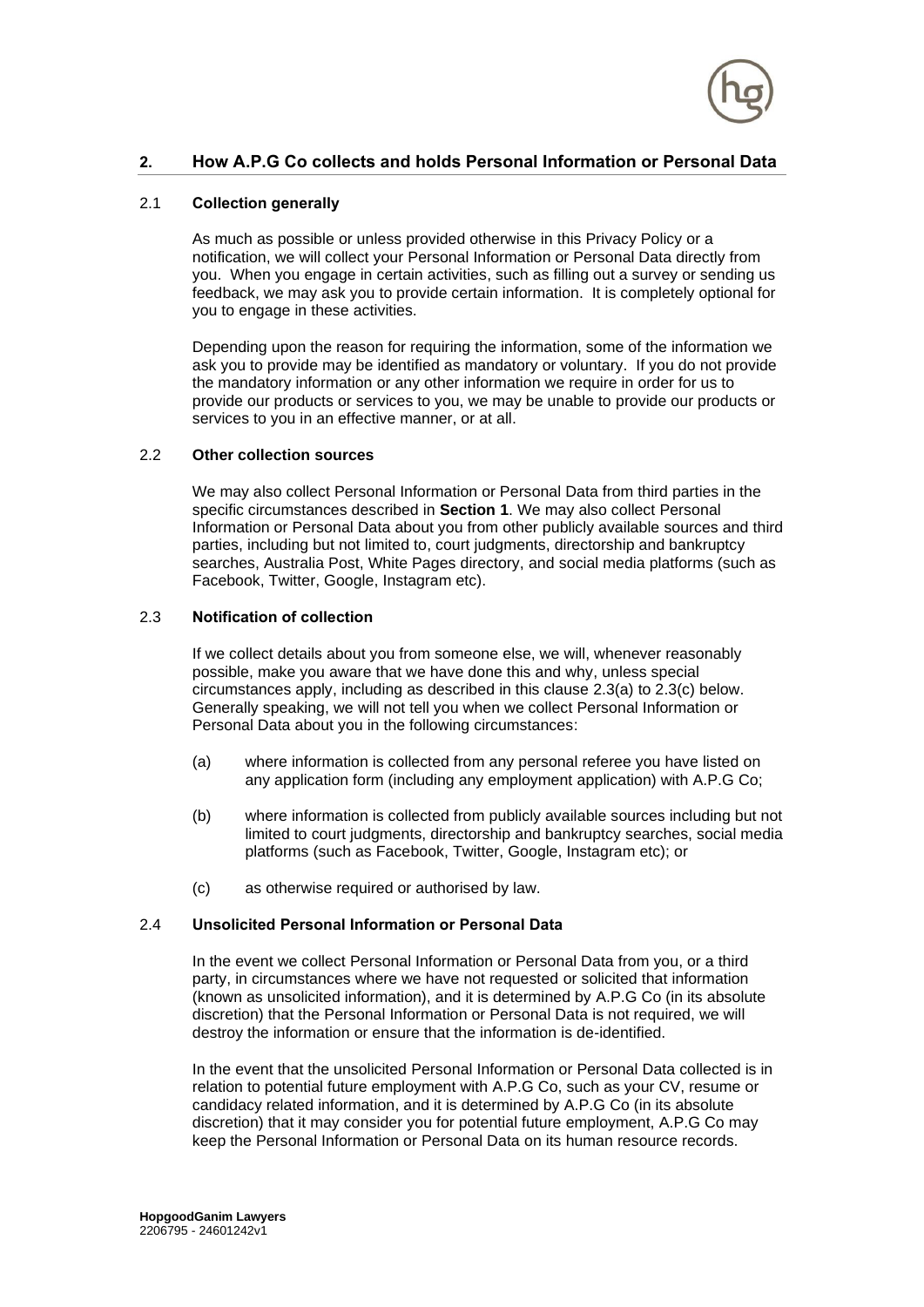

## <span id="page-7-0"></span>2.5 **How we hold your Personal Information or Personal Data**

Once we collect your Personal Information or Personal Data, we will either hold it securely and store it on infrastructure owned or controlled by us or with a third party service provider who have taken reasonable steps to ensure they comply with the Privacy Act. We provide some more general information on our security measures in **Section 9** (**Data security and quality**).

## 2.6 **Cookies and IP addresses**

If you use our website, we may utilise "cookies" which enable us to monitor traffic patterns, trends and to serve you more efficiently if you revisit our website. In most cases, a cookie does not identify you personally but may identify your internet service provider or computer.

We may gather your IP address as part of our business activities and to assist with any operational difficulties or support issues with our services. This information does not identify you personally.

However, in some cases, cookies may enable us to aggregate certain information with other Personal Information or Personal Data we collect and hold about you. A.P.G Co extends the same privacy protection to your Personal Information or Personal Data, whether gathered via cookies or from other sources, as detailed in this Privacy Policy.

You can set your browser to notify you when you receive a cookie and this will provide you with an opportunity to either accept or reject it in each instance. However, if you disable cookies, you may not be able to access certain areas of our websites or take advantage of the improved web site experience that cookies offer.

## **3. Uses and discloses of Personal Information or Personal Data**

#### 3.1 **Use and disclose details**

We provide a detailed list at **Section 1** of some common uses and disclosures we make regarding the Personal Information or Personal Data we collect.

#### 3.2 **Other uses and disclosures**

We may also use or disclose your Personal Information or Personal Data and in doing so we are not required to seek your additional consent:

- (a) when it is disclosed or used for a purpose related to the primary purposes of collection detailed above and you would reasonably expect your Personal Information or Personal Data to be used or disclosed for such a purpose;
- (b) if we reasonably believe that the use or disclosure is necessary to lessen or prevent a serious or imminent threat to an individual's life, health or safety or to lessen or prevent a threat to public health or safety;
- (c) if we have reason to suspect that unlawful activity has been, or is being, engaged in; or
- (d) if it is required or authorised by law.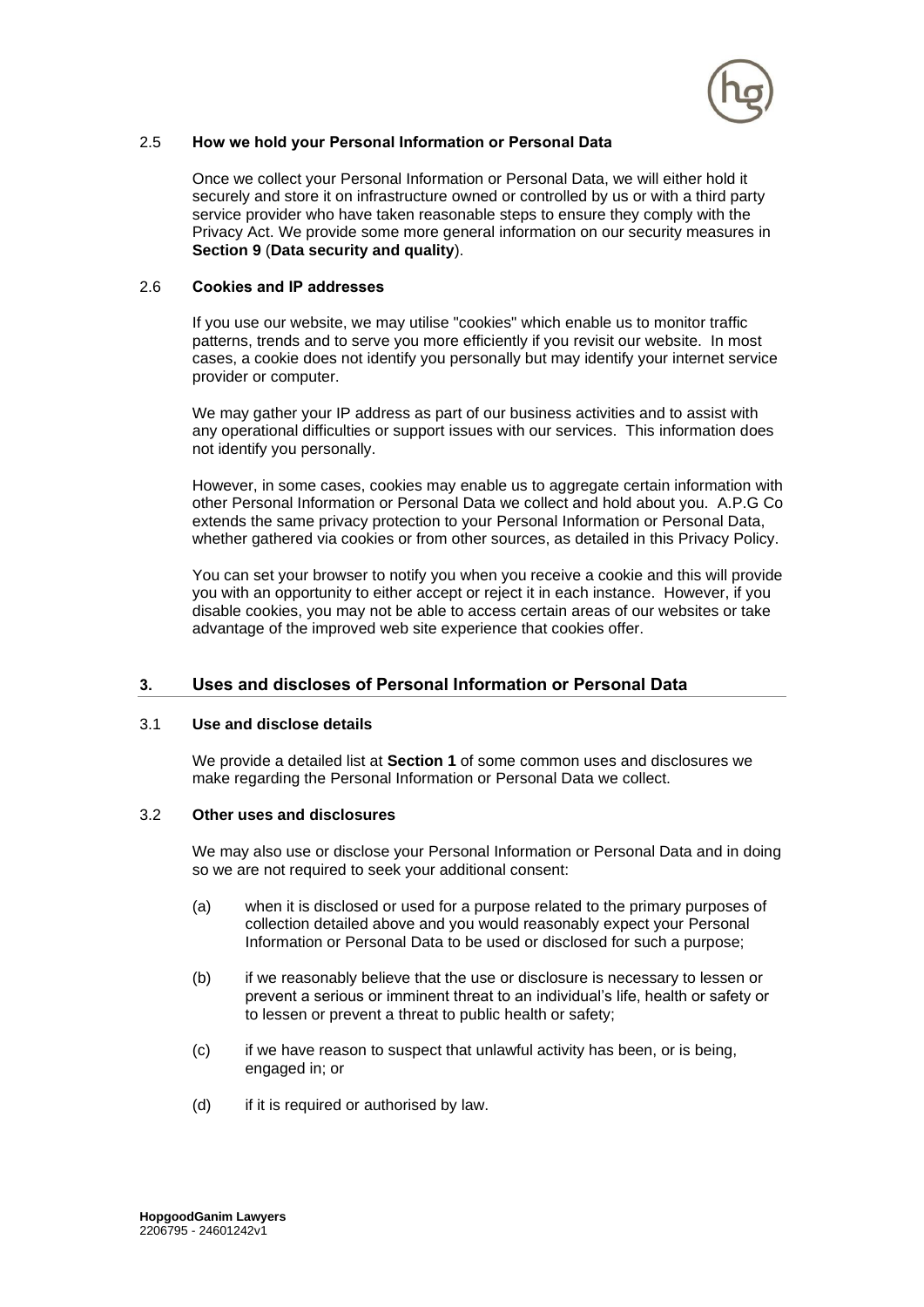

## 3.3 **Use and disclosure procedures**

In the event we propose to use or disclose such Personal Information or Personal Data other than for reasons set out in the above table at **Section [1](#page-0-0)** or as otherwise outlined in this Privacy Policy, we will first notify you or seek your consent prior to such disclosure or use.

Your Personal Information or Personal Data is disclosed to these organisations or parties only in relation to the products or services we provide to you or for a purpose permitted by this Privacy Policy.

We take such steps as are reasonable to ensure that these organisations or parties are aware of the provisions of this Privacy Policy in relation to your Personal Information or Personal Data.

## 3.4 **Communications opt-out**

If you have received communications from us and you no longer wish to receive those sorts of communications, you should contact us via the details set out at the top of this document and we will ensure the relevant communication ceases. Any other use or disclosure we make of your Personal Information or Personal Data will only be as required or authorised by law or as permitted by this Privacy Policy or otherwise with your consent.

## **4. Sensitive information**

#### 4.1 **Sensitive information generally**

Sensitive information is a subset of Personal Information or Personal Data. It means information or opinion about an individual's racial or ethnic origin, political opinions, membership of a political organisation, religious beliefs or affiliations, philosophical beliefs, membership of a professional or trade association, membership of a trade union, sexual orientation or practices, criminal record, health information about an individual, genetic information, biometric information that is to be used for the purpose of automated biometric verification or biometric identification or biometric templates.

#### 4.2 **Collection and use of sensitive information**

In general, we attempt to limit the collection of sensitive information we may collect from you, but depending on the uses you make of our products this may not always be possible and we may collect sensitive information from you in order to carry out the services provided to you. However, we do not collect sensitive information from you without your consent.

The type of sensitive information we may collect about you is dependent on the services provided to you by A.P.G Co will be limited to the purpose(s) for which it is collected. We set out some types of sensitive information we may collect about you in the "*Human resources*" section of the table at **Section [1](#page-0-0)** above.

We do not use sensitive information to send you Direct Marketing Communications (as set out in **Section [5](#page-9-0)** below) without your express consent.

#### 4.3 **Consent**

We may collect other types of sensitive information where you have consented and agree to the collection of such information. Generally speaking, we will obtain this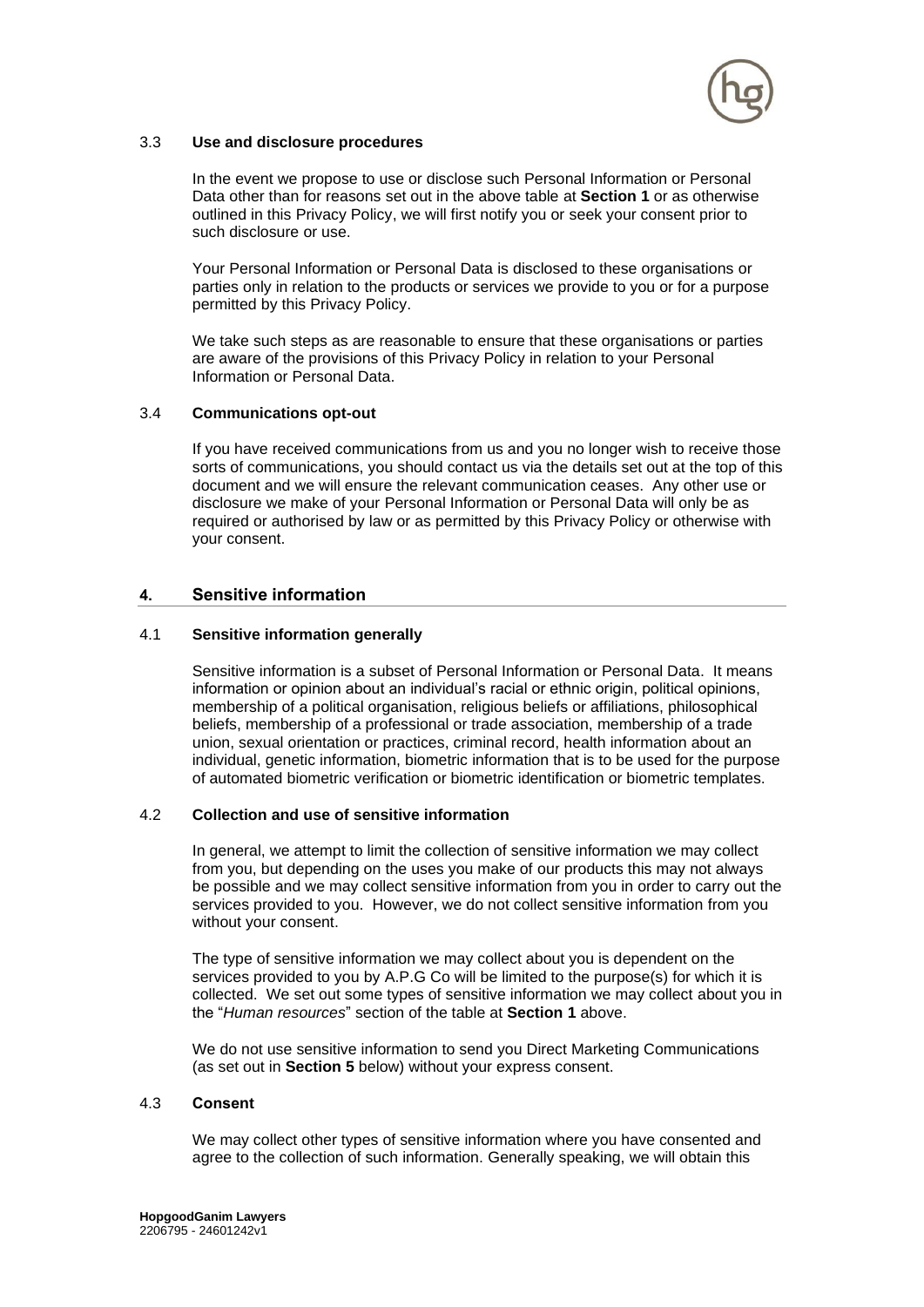

type of consent from you at (or around) the point in time in which we collect the information.

## <span id="page-9-0"></span>**5. Direct Marketing**

## <span id="page-9-1"></span>5.1 **Express informed consent**

You give your express and informed consent to us using your Personal Information or Personal Data set out in the table at **Section [1](#page-0-0)** above to provide you with information and to tell you about our products, services or events or any other direct marketing activity (including third party products, services, and events) which we consider may be of interest to you, whether by post, email, SMS, messaging applications and telephone (**Direct Marketing Communications**).

## 5.2 **Inferred consent and reasonable expectations of direct marketing**

Without limitation to paragraph [5.1,](#page-9-1) if you have provided inferred or implied consent (e.g. not opting out where an opt-out opportunity has been provided to you) or if it is within your reasonable expectation that we send you Direct Marketing Communications given the transaction or communication you have had with us, then we may also use your Personal Information or Personal Data the purpose of sending you Direct Marketing Communications which we consider may be of interest to you.

## 5.3 **Opt-out**

If at any time you do not wish to receive any further Direct Marketing Communications from us or others under this Section 5, you may ask us not to send you any further information about products and services and not to disclose your information to other organisations for that purpose. You may do this at any time by using the "unsubscribe" facility included in the Direct Marketing Communication or by contacting us via the details set out at the top of this document.

## **6. Credit Information and our Credit Reporting Policy**

#### 6.1 **Credit information generally**

The *Privacy Act 1988* (Cth) contains provisions regarding the use and disclosure of credit information, which applies in relation to the provision of both consumer credit and commercial credit.

#### 6.2 **Credit information and A.P.G Co**

As we provide terms of payment of accounts which are greater than 7 days, we are considered a credit provider under the Privacy Act in relation to any credit we may provide you (in relation to the payment of your account with us).

We use credit related information for the purposes set out in the "Property Buyers" section of the table at **Section 1** above and our **Credit Reporting Policy** which includes but is not limited to using the information for our own internal assessment of your credit worthiness.

#### 6.3 **Storage and access**

We will store any credit information you provide us, or which we obtain about you, with any other Personal Information or Personal Data we may hold about you.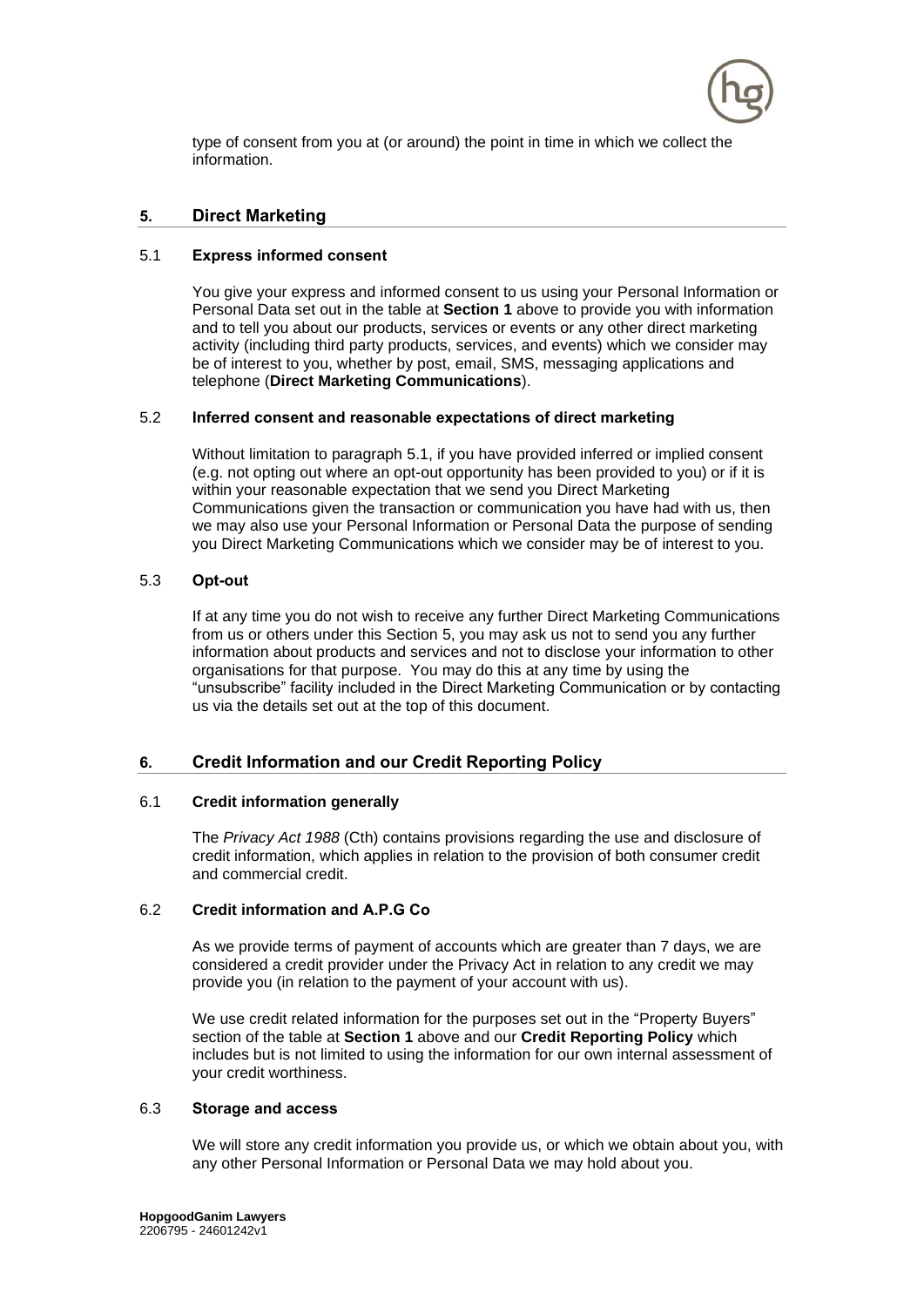

You may request to access or correct your credit information in accordance with the provisions of **Section 10** and the provisions of our **Credit Reporting Policy**.

#### 6.4 **Complaints**

Please see **Section 11** and the provisions of our **Credit Reporting Policy** if you wish to make a complaint in relation to our handling of your credit information.

#### 6.5 **Our Credit Reporting Policy**

Please see our **Credit Reporting Policy** for further information as to the manner in which we collect, use, store and disclosure credit information.

## **7. Anonymity and pseudo-anonymity**

Due to the nature of the goods and services we provided, it is only practicable or reasonable for A.P.G Co to transact and correspond with you on a named basis. Your Personal Information or Personal Data may be required in order to provide you with our goods and services, or to resolve any issue you may have.

#### **8. Cross Border Disclosure**

#### 8.1 **Cross border disclosures**

Any Personal Information or Personal Data collected and held by A.P.G Co may be disclosed to, and held at, a destination outside Australia, including but not limited to the United States of America, Germany, Japan, the United Kingdom, France and China, where we utilise third party service providers to assist A.P.G Co with providing our goods and services to you. Personal Information or Personal Data may also be processed by staff or by other third parties operating outside Australia who work for us or for one of our suppliers, agents, partners or related companies.

As we use service providers and platforms which can be accessed from various countries via an Internet connection, it is not always practicable to know where your information may be held. If your information is stored in this way, disclosures may occur in countries other than those listed above.

In addition we may utilise overseas IT services (including software, platforms and infrastructure), such as data storage facilities or other IT infrastructure. In such cases, we may own or control such overseas infrastructure or we may have entered into contractual arrangements with third party service providers to assist A.P.G Co with providing our products and services to you.

## 8.2 **Provision of informed consent**

By submitting your Personal Information or Personal Data to A.P.G Co, you expressly agree and consent to the disclosure, transfer, storage or processing of your Personal Information or Personal Data outside of Australia. In providing this consent, you understand and acknowledge that countries outside Australia do not always have the same privacy protection obligations as Australia in relation to Personal Information or Personal Data. However, we will take steps to ensure that your information is used by third parties securely and in accordance with the terms of this Privacy Policy.

The Privacy Act requires us to take such steps as are reasonable in the circumstances to ensure that any recipients of your Personal Information or Personal Data outside of Australia do not breach the privacy principles contained within the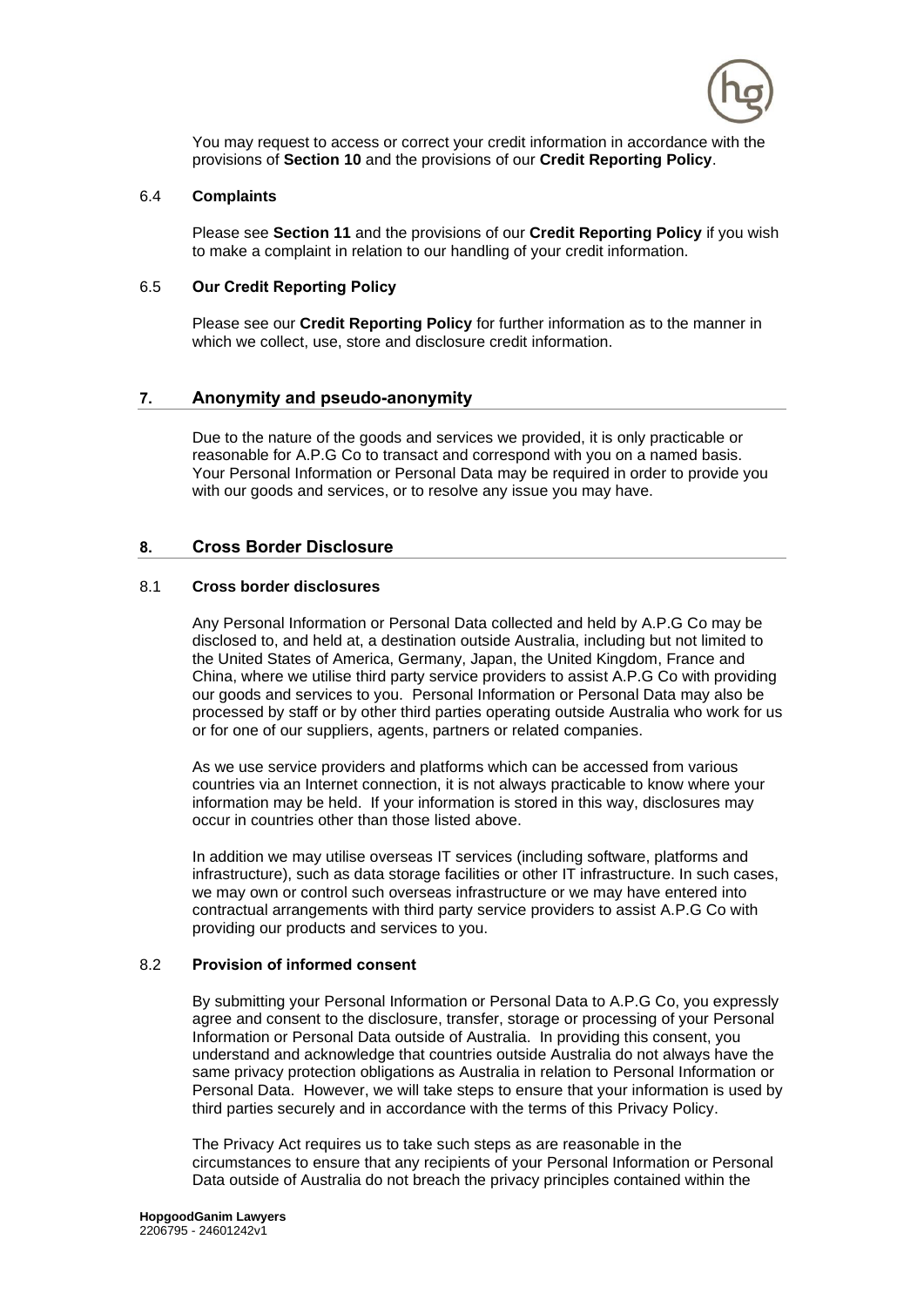

Privacy Act. By providing your consent, under the Privacy Act, we are not required to take such steps as may be reasonable in the circumstances. However, despite this, we acknowledge the importance of protecting Personal Information or Personal Data and have taken reasonable steps to ensure that your information is used by third parties securely and in accordance with the terms of this Privacy Policy.

## 8.3 **If you do not consent**

If you do not agree to the disclosure of your Personal Information or Personal Data outside Australia by A.P.G Co, you should (after being informed of the cross border disclosure) tell A.P.G Co that you do not consent. To do this, either elect not to submit the Personal Information or Personal Data to A.P.G Co after being reasonably informed in a collection notification or please contact us via the details set out at the top of this document.

## **9. Data security and quality**

## 9.1 **A.P.G Co's security generally**

We have taken steps to help secure and protect your Personal Information or Personal Data from unauthorised access, use, disclosure, alteration, or destruction. You will appreciate, however, that we cannot guarantee the security of all transmissions or Personal Information or Personal Data, especially where human error is involved or malicious activity by a third party.

Notwithstanding the above, we will take reasonable steps to:

- (a) make sure that the Personal Information or Personal Data we collect, use or disclose is accurate, complete and up to date;
- (b) protect your Personal Information or Personal Data from misuse, loss, unauthorised access, modification or disclosure both physically and through computer security methods; and
- (c) destroy or permanently de-identify Personal Information or Personal Data if it is no longer needed for its purpose of collection.

#### 9.2 **Accuracy**

The accuracy of Personal Information or Personal Data depends largely on the information you provide to us, so we recommend that you:

- (a) let us know if there are any errors in your Personal Information or Personal Data; and
- (b) keep us up-to-date with changes to your Personal Information or Personal Data (such as your name or address).

We provide information about how you can access and correct your information in **Section [10.](#page-11-0)**

## <span id="page-11-0"></span>**10. Access to and correction of your Personal Information or Personal Data**

You are entitled to have access to any Personal Information or Personal Data relating to you which we hold, except in some exceptional circumstances provided by law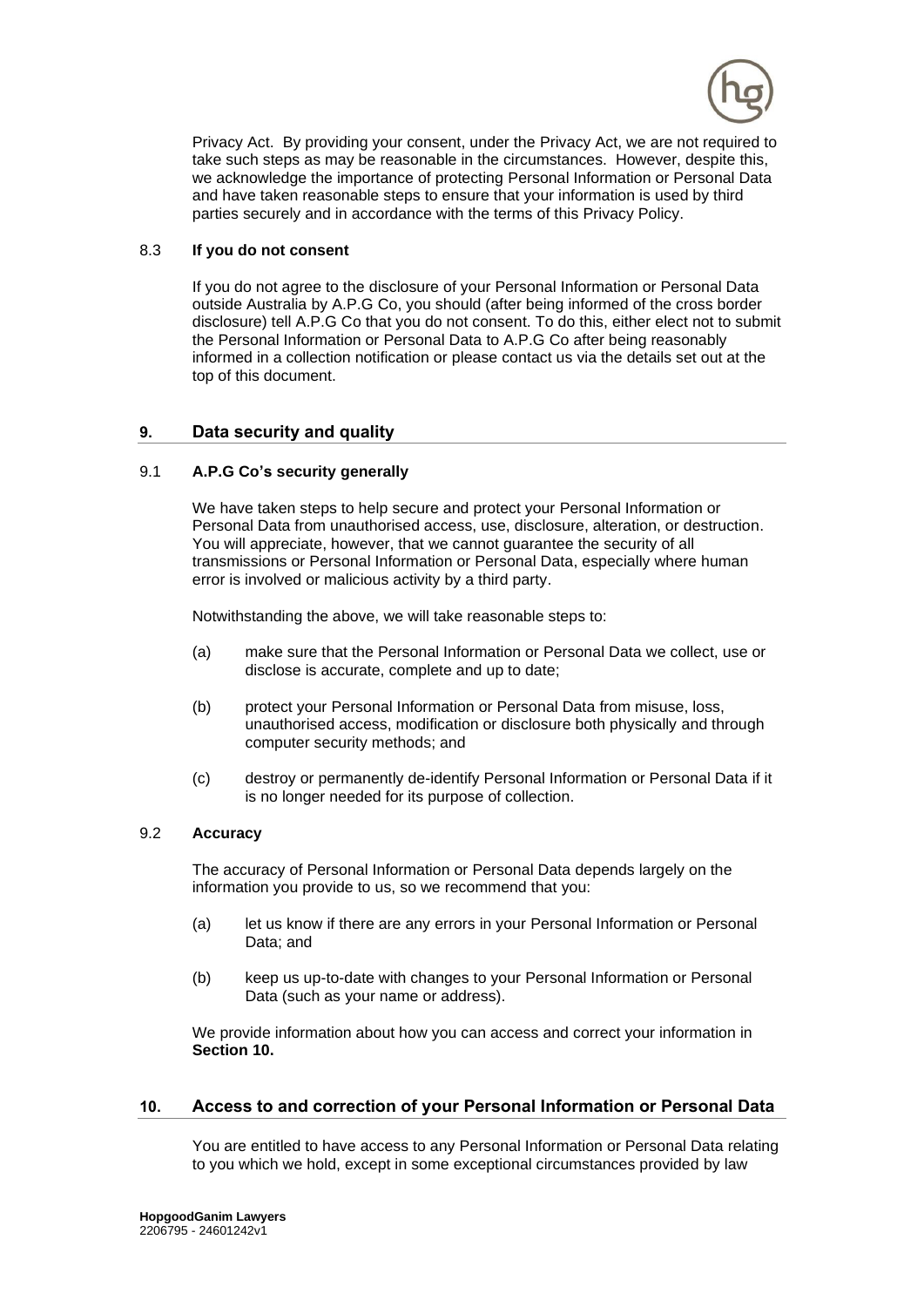

(including the Privacy Act). You are also entitled to edit and correct such information if the information is inaccurate, out of date, incomplete, irrelevant or misleading.

If you would like access to or correct any records of Personal Information or Personal Data we have about you, you are able to access and update that information (subject to the above) by contacting us via the details set out at the top of this document.

# <span id="page-12-1"></span>**11. Resolving Privacy Complaints**

## 11.1 **Complaints generally**

We have put in place an effective mechanism and procedure to resolve privacy complaints. We will ensure that all complaints are dealt with in a reasonably appropriate timeframe so that any decision (if any decision is required to be made) is made expeditiously and in a manner that does not compromise the integrity or quality of any such decision.

## <span id="page-12-2"></span>11.2 **Contacting A.P.G Co regarding complaints**

If you have any concerns or complaints about the manner in which we have collected, used or disclosed and stored your Personal Information or Personal Data, please contact us:

Telephone: +61 7 3226 0111 Email: info@ariaproperty.com.au Address: Level 2 / 56 Boundary Street, South Brisbane QLD 4101 Australia

Please mark your correspondence to the attention of the Privacy Officer.

## 11.3 **Steps we take to resolve a complaint**

In order to resolve a complaint, we:

- (a) will liaise with you to identify and define the nature and cause of the complaint;
- (b) may request that you provide the details of the complaint in writing;
- (c) will keep you informed of the likely time within which we will respond to your complaint; and
- (d) will inform you of the legislative basis (if any) of our decision in resolving such complaint.

#### 11.4 **Register of complaints**

We will keep a record of the complaint and any action taken in a Register of Complaints.

## <span id="page-12-0"></span>**12. Consent, modifications and updates**

#### 12.1 **Interaction of this Policy with contracts**

This Privacy Policy is a compliance document prescribed by law rather than a legal contract between two or more persons. However, certain contracts may incorporate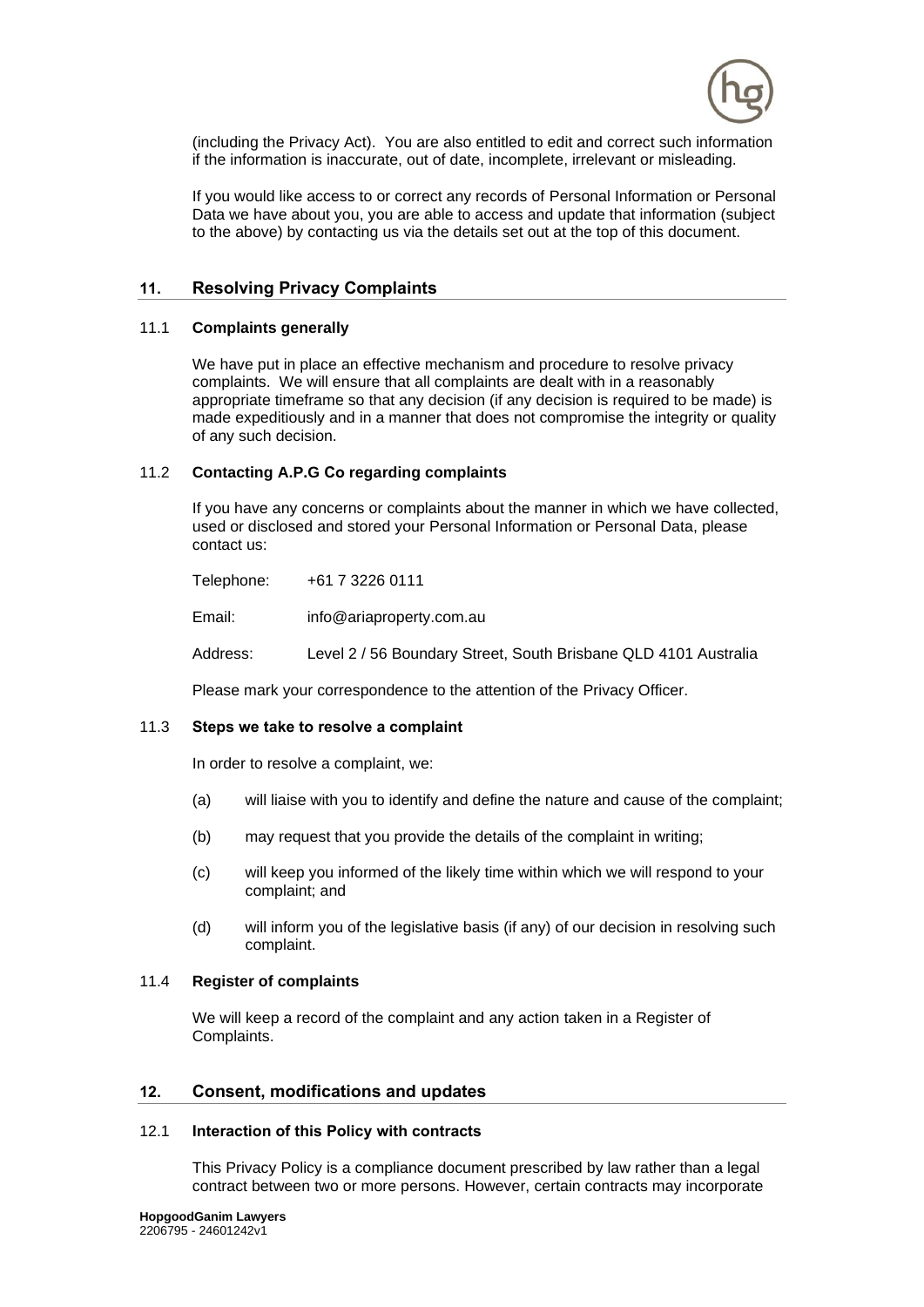

all, or part, of this Privacy Policy into the terms of that contract. In such instances, A.P.G Co may incorporate the terms of this policy such that:

- (a) certain sections or paragraphs in this policy are incorporated into that contract, but in such a way that they do not give rise to contractual obligations onto A.P.G Co, but do create contractual obligations on the other party to the contract; and
- (b) the consents provided in this policy become contractual terms provided by the other party to the contract.

## 12.2 **Acknowledgement**

By using our website, purchasing a product or service from A.P.G Co, where you have been provided with a copy of our Privacy Policy or had a copy of our Privacy Policy reasonably available to you, you are acknowledging and agreeing:

- (a) to provide the consents given by you in this Privacy Policy; and
- (b) that you have been informed of all of the matters in this Privacy Policy.

## 12.3 **Modifications and updates**

We reserve the right to modify our Privacy Policy as our business needs require. We will take reasonable steps to notify you of such changes (whether by direct communication or by posting a notice on our website). If you do not agree to our continued use of your Personal Information or Personal Data due to the changes in our Privacy Policy, please cease providing us with your Personal Information or Personal Data and contact us via the details set out at the top of this document.

## <span id="page-13-0"></span>**13. GDPR**

#### 13.1 **Definitions**

In providing our products and services, or collecting and using your Personal Data, we are required to comply with the GDPR where you are a European Union resident or a United Kingdom resident.

The following defined terms have the associated meanings:

- (a) "**Data Subject**" has the meaning attributed to that term in the GDPR.
- (b) "**GDPR**" , when used in the context of European Union residents, means Regulation (EU) 2016/679 of the European Parliament and of the Council of 27 April 2016 on the protection of natural persons with regard to the processing of Personal Data and on the free movement of such data, and repealing Directive 95/46/EC and when used in the context of United Kingdom residents, means the UK General Data Protection Regulation as implemented by the Data Protection Act 2018; and
- (c) "**Personal Data**" means the Personal Data (having the meaning attributed to that term in the GDPR) of the Data Subjects whose data is processed for the purposes of the provision of our retail services.